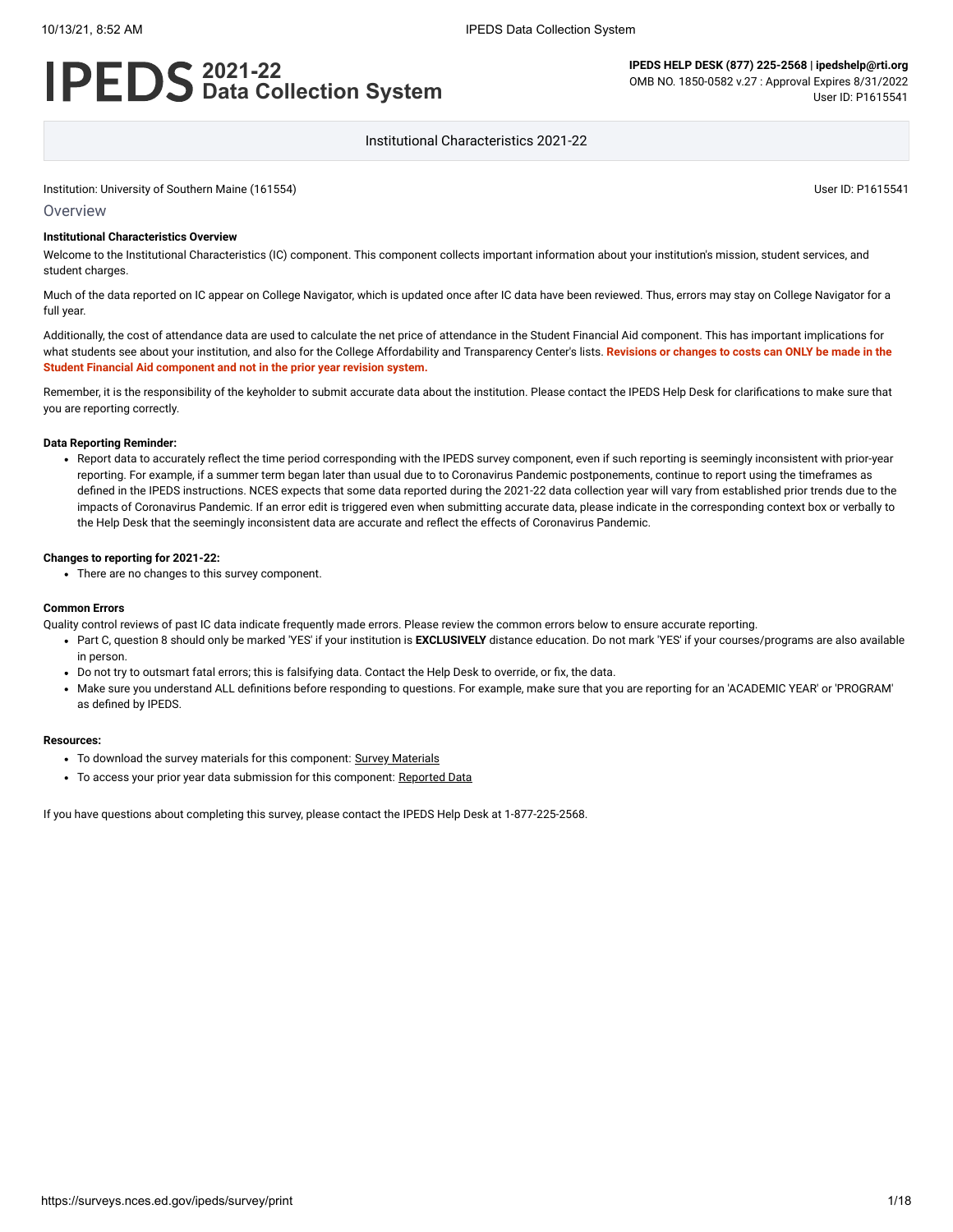## Part A - Mission Statement

**1. Provide the institution's mission statement or a web address (URL) where the mission statement can be found. Typed statements are limited to 2,000 characters or less. The mission statement will be available to the public on College Navigator.**

| Mission Statement URL: | https:// | $\overline{\phantom{0}}$ | usm.maine.edu/about/mission-statement |
|------------------------|----------|--------------------------|---------------------------------------|
| ○ Mission Statement:   |          |                          |                                       |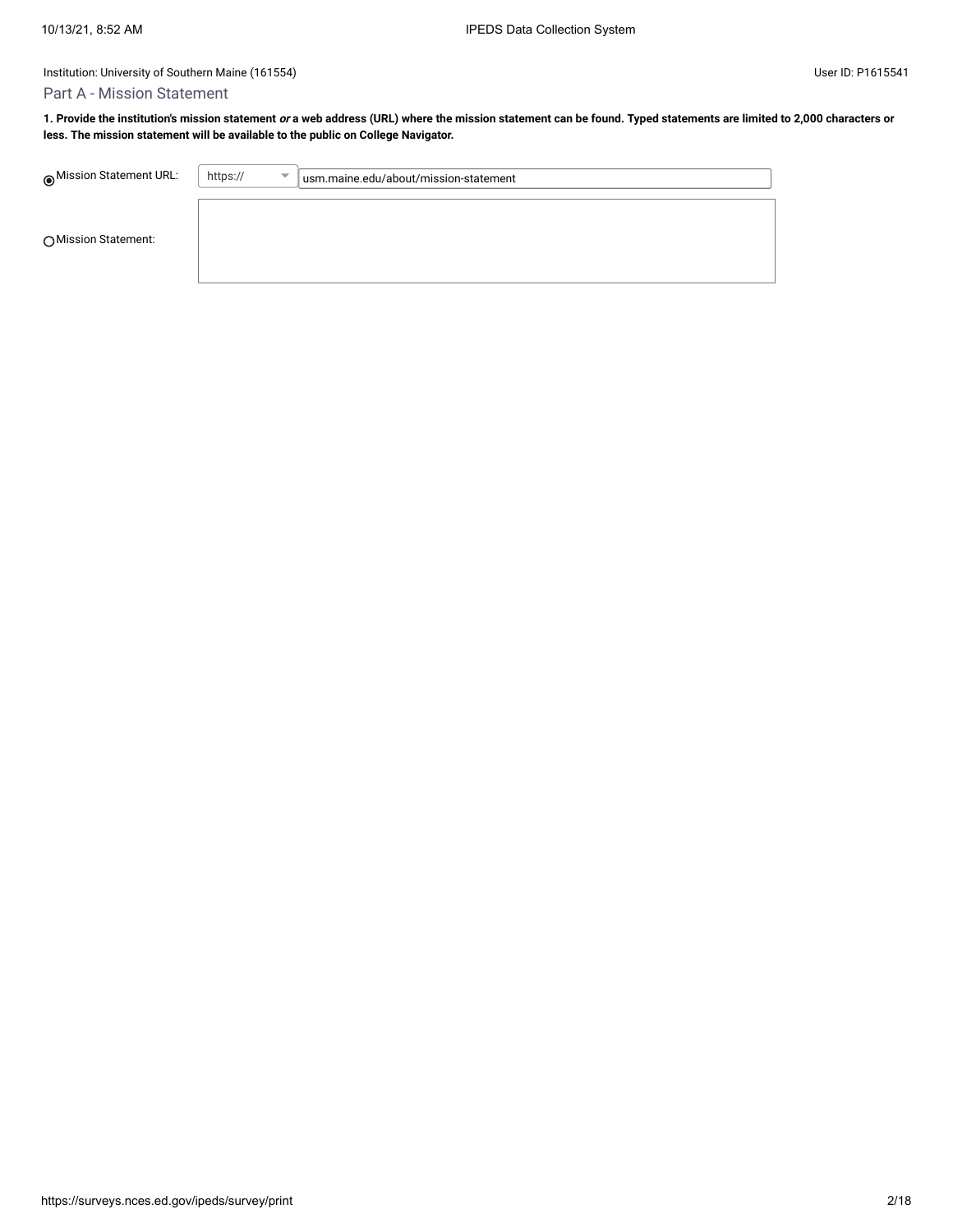## Part B - Services and Programs for Servicemembers and Veterans

#### **1. Which of the following are available to veterans, military servicemembers, or their families?**

Yellow [Ribbon Program \(](javascript:openglossary(1044))officially known as Post-9/11 GI Bill, Yellow Ribbon Program)

- Credit for military [training](javascript:openglossary(1047))
- Dedicated point of contact for support services for veterans, military servicemembers, and their families
- Recognized student veteran organization
- Member of Department of [Defense Voluntary](javascript:openglossary(1069)) Educational Partnership Memorandum of Understanding
- $\Box$  None of the above

You may use the box below to provide additional context for the data you have reported above. Context notes will be posted on the College Navigator website. Therefore, you should write all context notes using proper grammar (e.g., complete sentences with punctuation) and common language that can be easily understood by students and parents (e.g., spell out acronyms).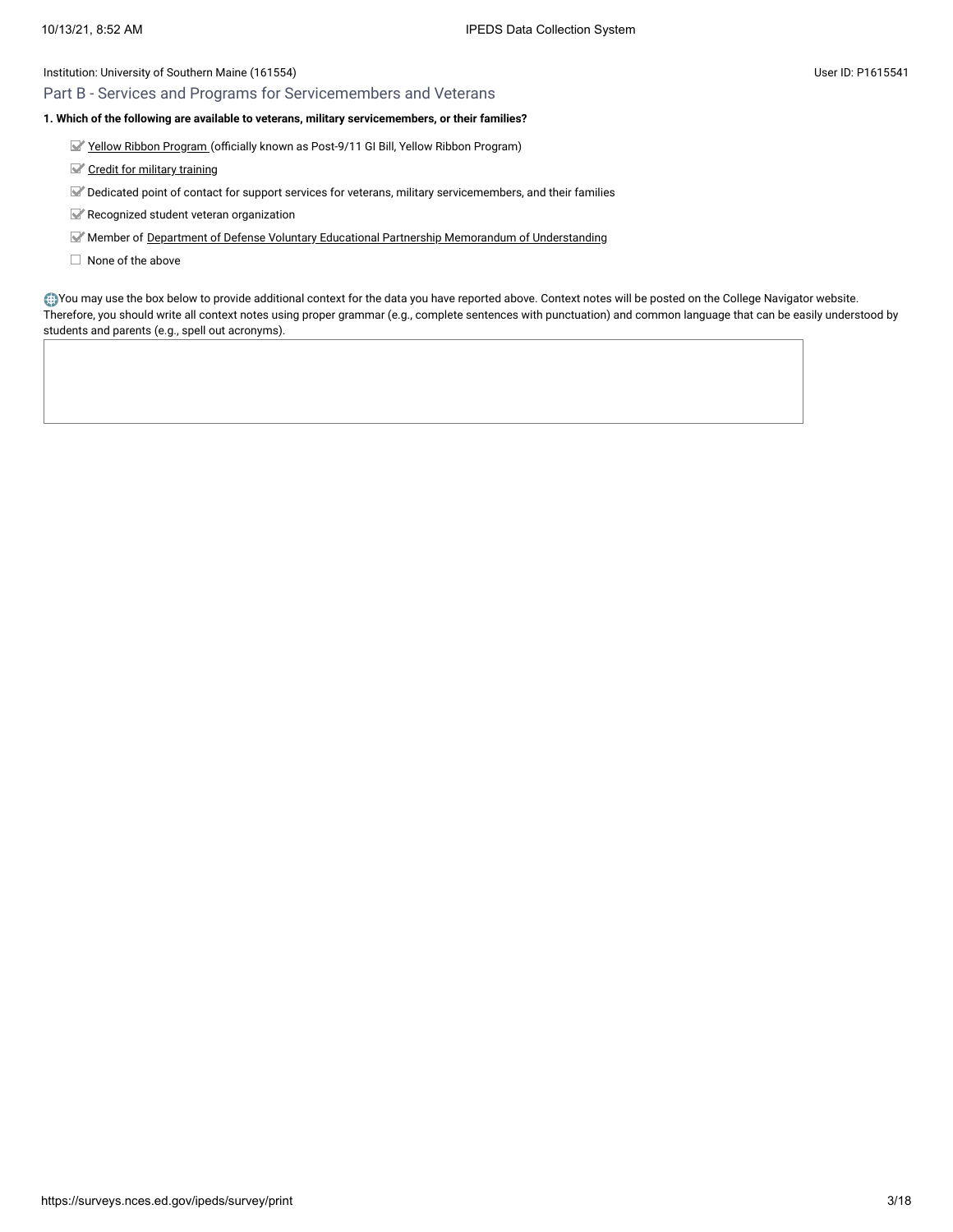| Institution: University of Southern Maine (161554)                                                                                                                     |      | User ID: P1615541      |
|------------------------------------------------------------------------------------------------------------------------------------------------------------------------|------|------------------------|
| Part C - Student Services - Special Learning Opportunities                                                                                                             |      |                        |
| 1. Does your institution accept any of the following? [Check all that apply]                                                                                           |      |                        |
| Dual enrollment<br>M                                                                                                                                                   |      |                        |
| Credit for life experiences                                                                                                                                            |      |                        |
| Advanced placement (AP) credits<br>M                                                                                                                                   |      |                        |
| None of the above                                                                                                                                                      |      |                        |
| 2. What types of special learning opportunities are offered by your institution? [Check all that apply]                                                                |      |                        |
| $\mathbb{Z}$ ROTC                                                                                                                                                      |      |                        |
| $\mathbb{Z}$ Army                                                                                                                                                      | Navy | $\mathbb{Z}$ Air Force |
| Study abroad                                                                                                                                                           |      |                        |
| Weekend/evening college<br>M                                                                                                                                           |      |                        |
| <u>Teacher certification</u> (for the elementary, middle school/junior high, or secondary level)<br>Do not include certifications to teach at the postsecondary level. |      |                        |
| Students can complete their preparation in certain areas of specialization                                                                                             |      |                        |
| Students must complete their preparation at another institution for certain areas of specialization                                                                    |      |                        |
| $\blacktriangleright$ This institution is approved by the state for the initial certification or licensure of teachers                                                 |      |                        |
| None of the above                                                                                                                                                      |      |                        |
|                                                                                                                                                                        |      |                        |

**3. If your institution grants a bachelor's degree or higher but does not offer a full 4-year program of study at the undergraduate level, how many years of completed college-level work are required for entrance?**

Number of years Select One

 $\overline{\phantom{a}}$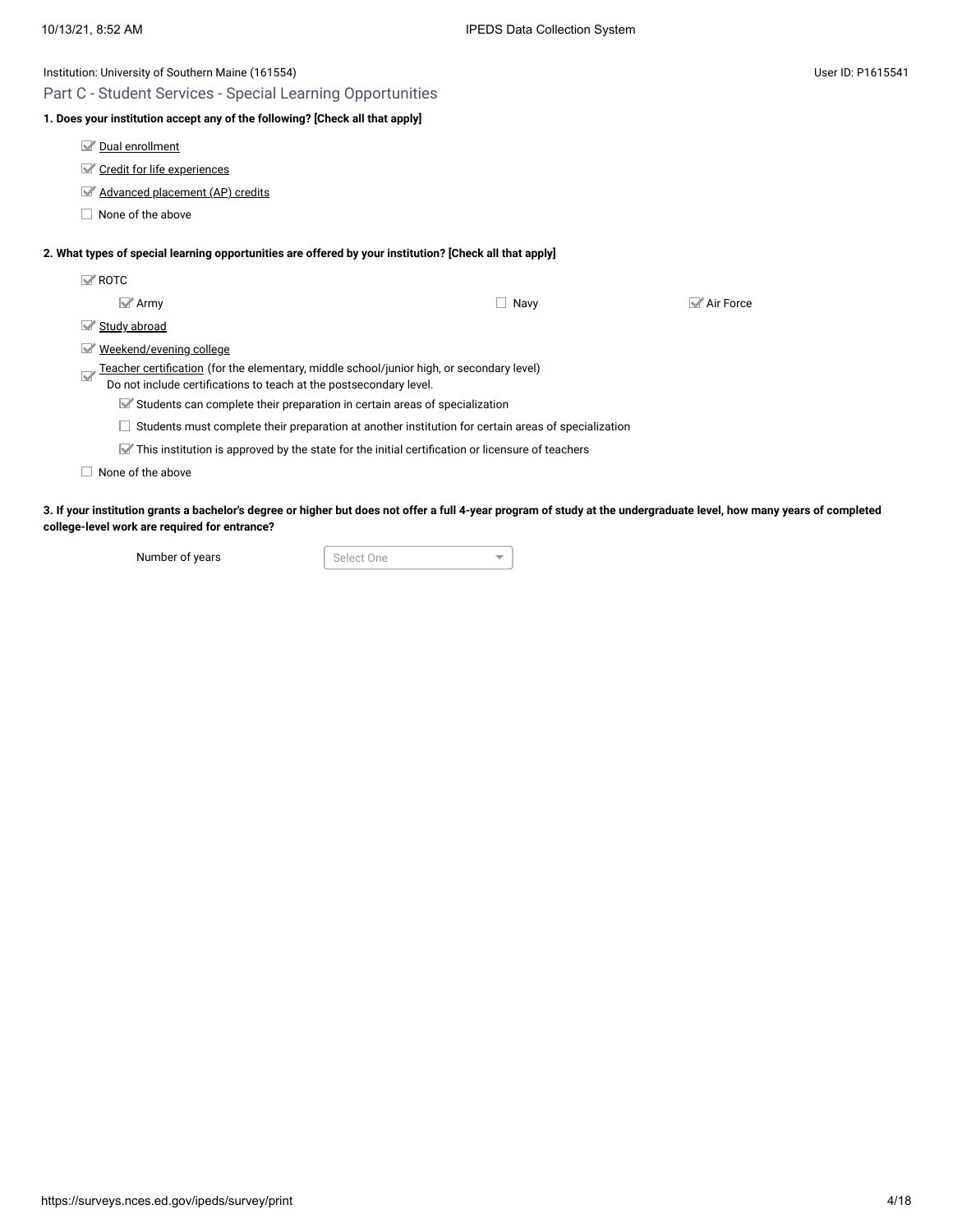## Part C - Student Services: Other Student Services

#### **4. Which of the following selected student services are offered by your institution? [Check all that apply]**

- [Remedial](javascript:openglossary(547)) services
- Academic/career [counseling](javascript:openglossary(149)) services
- **[Employment](javascript:openglossary(195)) services for current students**
- Placement services for [program completers](javascript:openglossary(479))
- $\Box$  On-campus day [care](javascript:openglossary(165)) for children of students
- $\Box$  None of the above

#### **5. Which of the following [academic library](javascript:openglossary(1015)) resource or service does your institution provide? [Check all that apply]**

Physical facilities

- $\blacktriangleright$  **O** An organized collection of printed materials
- $\mathbb{Z}$   $\bullet$  Access to digital/electronic resources
- $\blacktriangleright$  **O** A staff trained to provide and interpret library materials
- Established library hours
- $\mathbb{R}$   $\bullet$  Access to library collections that are shared with other institutions
- $\Box$  None of the above

#### **6. Indicate whether or not any of the following alternative tuition plans are offered by your institution.**

- O No
- Yes
- $\Box$  Tuition quarantee
- $\Box$  [Prepaid tuition plan](javascript:openglossary(950))
- [Tuition payment](javascript:openglossary(951)) plan
- $\Box$  Other (specify in box below)

You may use the box below to provide additional context for the data you have reported above. Context notes will be posted on the College Navigator website. Therefore, you should write all context notes using proper grammar (e.g., complete sentences with punctuation) and common language that can be easily understood by students and parents (e.g., spell out acronyms).

...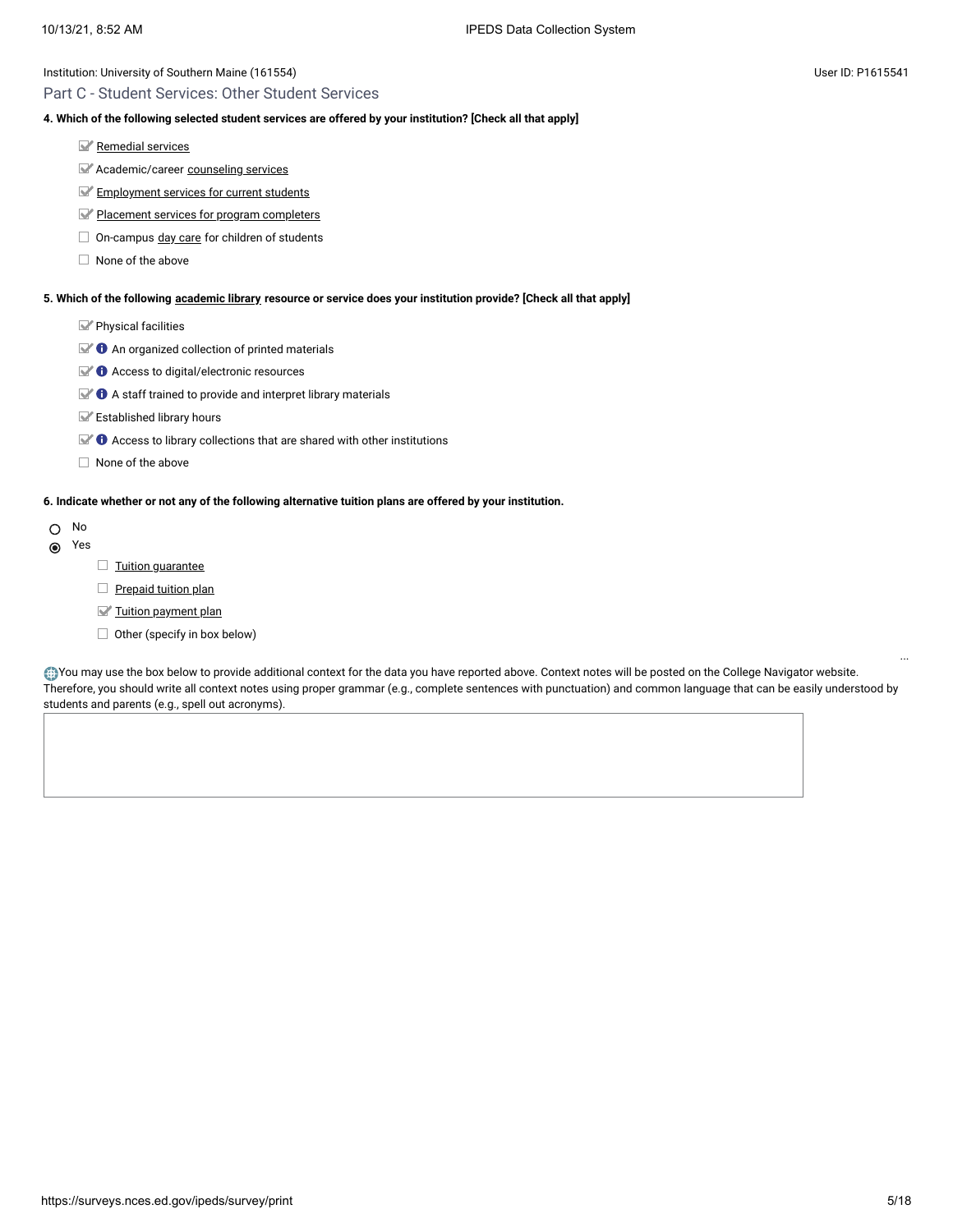## Institution: University of Southern Maine (161554) User ID: P1615541 Part C - Student Services - Distance Education

Reporting Reminders:

When reporting distance education offerings, do not include remote learning implemented in response to Coronavirus Pandemic unless the program anticipates maintaining this modality permanently. Allowing program completion via distance education is not the same as having planned full distance education programs.

### **7. Please indicate at what level(s) your institution does or does not offer [distance education](javascript:openglossary(713)) courses and/or distance education programs. Check all that apply.**

|                     | <b>O</b> Distance education courses | <b><i>O</i></b> Distance education programs | Does not offer Distance Education |
|---------------------|-------------------------------------|---------------------------------------------|-----------------------------------|
| Undergraduate level |                                     |                                             |                                   |
| Graduate level      |                                     |                                             |                                   |

## **8. Are all the programs at your institution offered exclusively via [distance education programs](javascript:openglossary(977))?**

Select No if all programs at your institution are offered exclusively via distance education only temporarily in response to Coronavirus Pandemic.

No

Yes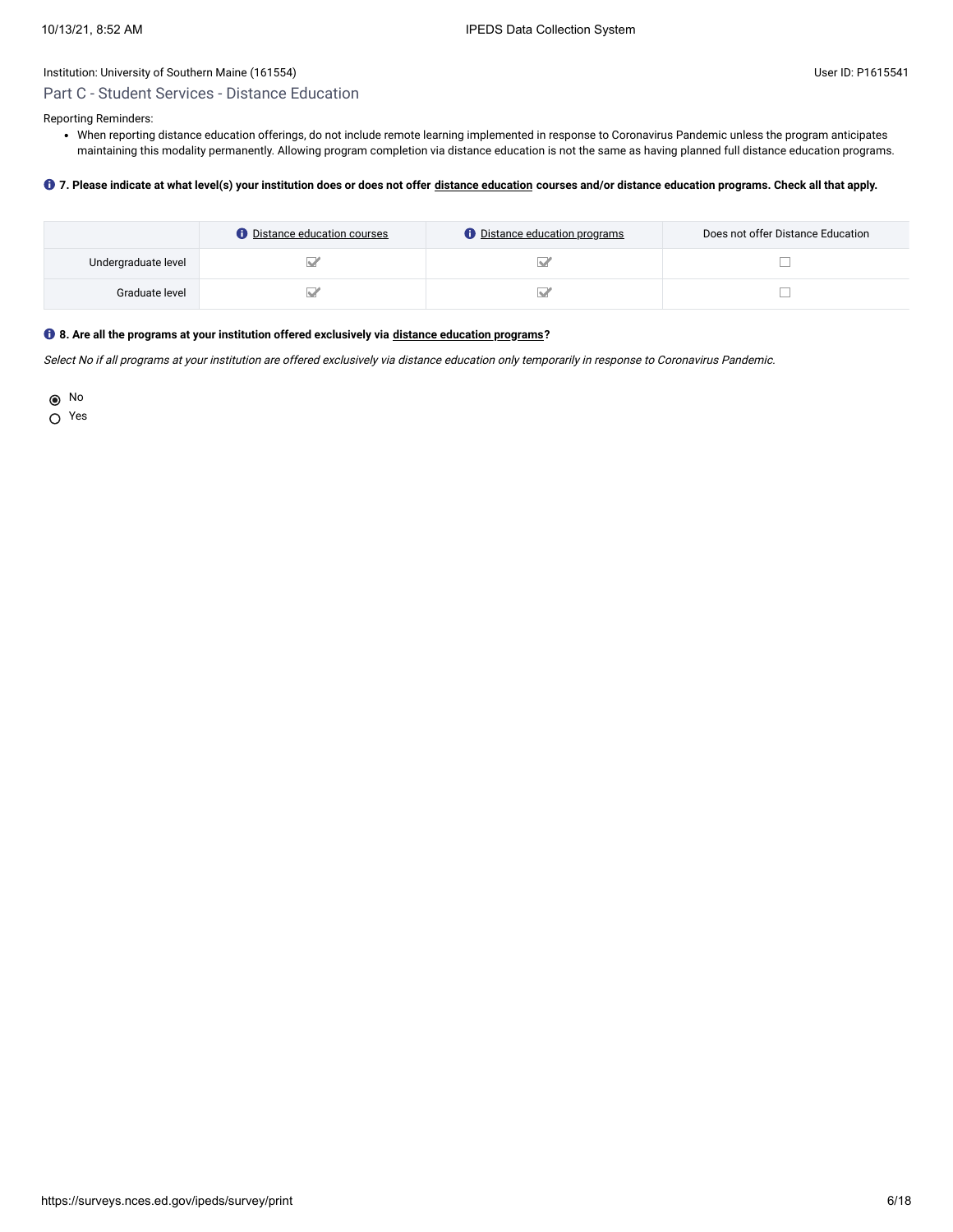## Institution: University of Southern Maine (161554) User ID: P1615541 Part C - Student Services: Disability Services

**9. Please indicate the percentage of all undergraduate students enrolled during Fall 2020 who were formally registered as students with disabilities with the institution's office of disability services (or the equivalent office).**

○ 3 percent or less

• More than 3 percent: 9 %

You may use the box below to provide additional context for the data you have reported above. Context notes will be posted on the College Navigator website. Therefore, you should write all context notes using proper grammar (e.g., complete sentences with punctuation) and common language that can be easily understood by students and parents (e.g., spell out acronyms).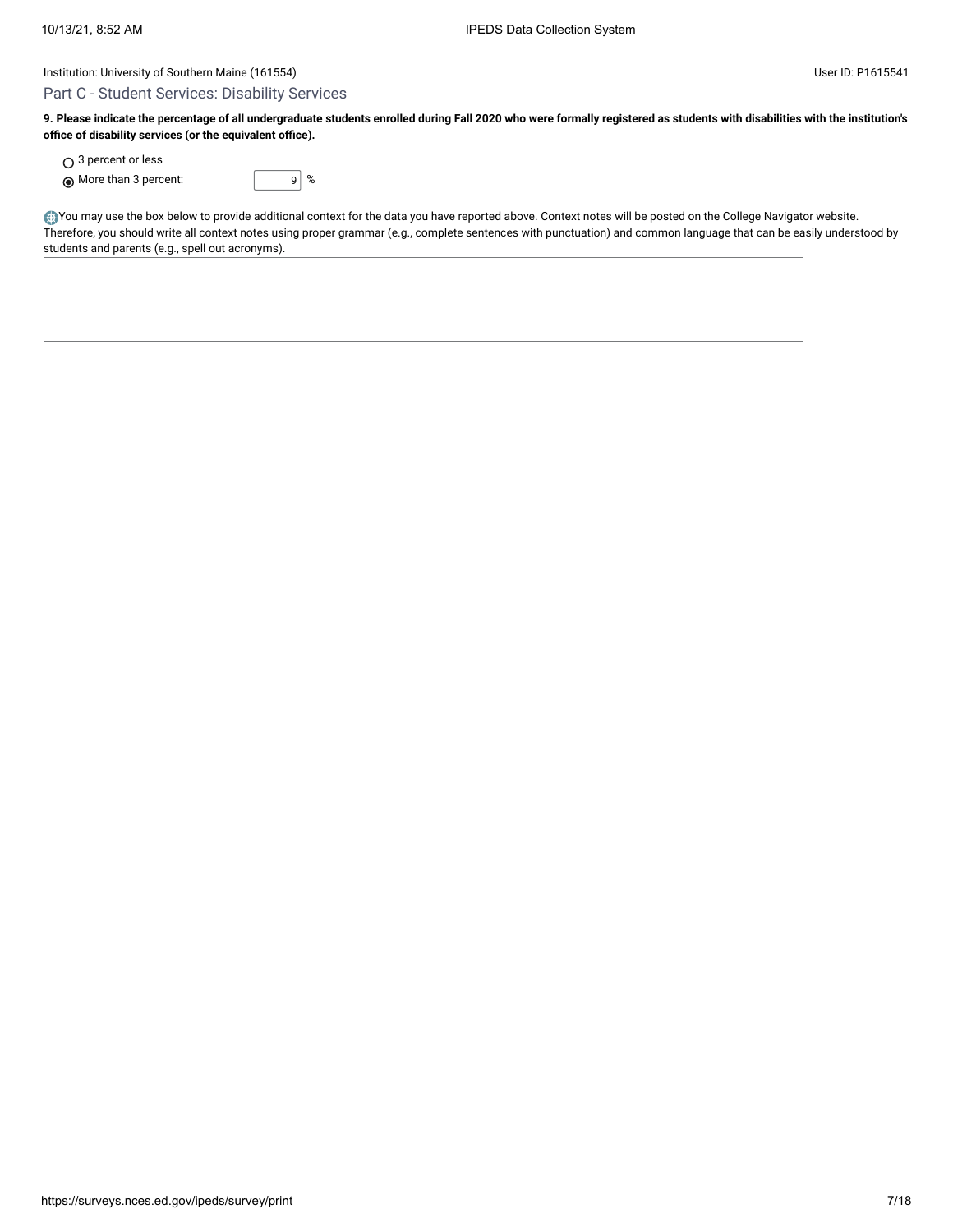#### Part D - Student Charges Questions

#### **1. Are all [full-time,](javascript:openglossary(259)) [first-time](javascript:openglossary(241)) degree/certificate-seeking students required to live on campus or in institutionally controlled housing?**

If your institution typically has this requirement but such requirement is temporarily suspended due to Coronavirus Pandemic, please answer Yes.

If you answer **Yes** to this question, you will not be asked to report off-campus room and board in the price of attendance (D11).

This is only <sup>a</sup> screening question, and your response does not show up on College Navigator.

If you make any exceptions to this rule, and have even one full-time, first-time student living off-campus, please answer **No** so that this does not cause conflicts with the Student Financial Aid survey. Making changes to the SFA component is very difficult and may lead to inaccurate reporting for your institution.

#### No

Yes, and we do not make **ANY** (even one) exceptions to this rule

#### **2. Does your institution charge different [tuition](javascript:openglossary(848)) for [in-district](javascript:openglossary(303)), [in-state,](javascript:openglossary(309)) or [out-of-state](javascript:openglossary(463)) students?**

If you answer **Yes** to this question, you will be expected to report tuition amounts for in-district, in-state, and out-of-state students.

Please only select **Yes** if you really charge different tuition rates, or you will be reporting the same numbers 3 times.

No

**®Yes** 

#### **3. Does your institution offer [institutionally-controlled housing](javascript:openglossary(970)) (either on or off campus)?**

If your institution typically offers institutionally-controlled housing but has temporarily suspended such offerings due to Coronavirus Pandemic, please answer Yes.

If you answer **Yes** to this question, you will be expected to specify <sup>a</sup> housing capacity, and to report <sup>a</sup> room charge or <sup>a</sup> combined room and board charge (D10).

No

Yes

Specify housing [capacity](javascript:openglossary(185)) for academic year 2021-22

1,189

#### **4. Do you offer [board](javascript:openglossary(87)) or meal plans to your students?**

If your institution typically offers board or meal plans but has temporarily suspended such offerings due to Coronavirus Pandemic, please answer Yes.

If you answer **Yes** to this question, you will be expected to report <sup>a</sup> board charge or combined room and board charge (D10).

No

Yes - Enter the number of meals per week in the maximum meal plan available

21

Yes - Number of meals per week can vary (e.g., students charge meals against a meal card)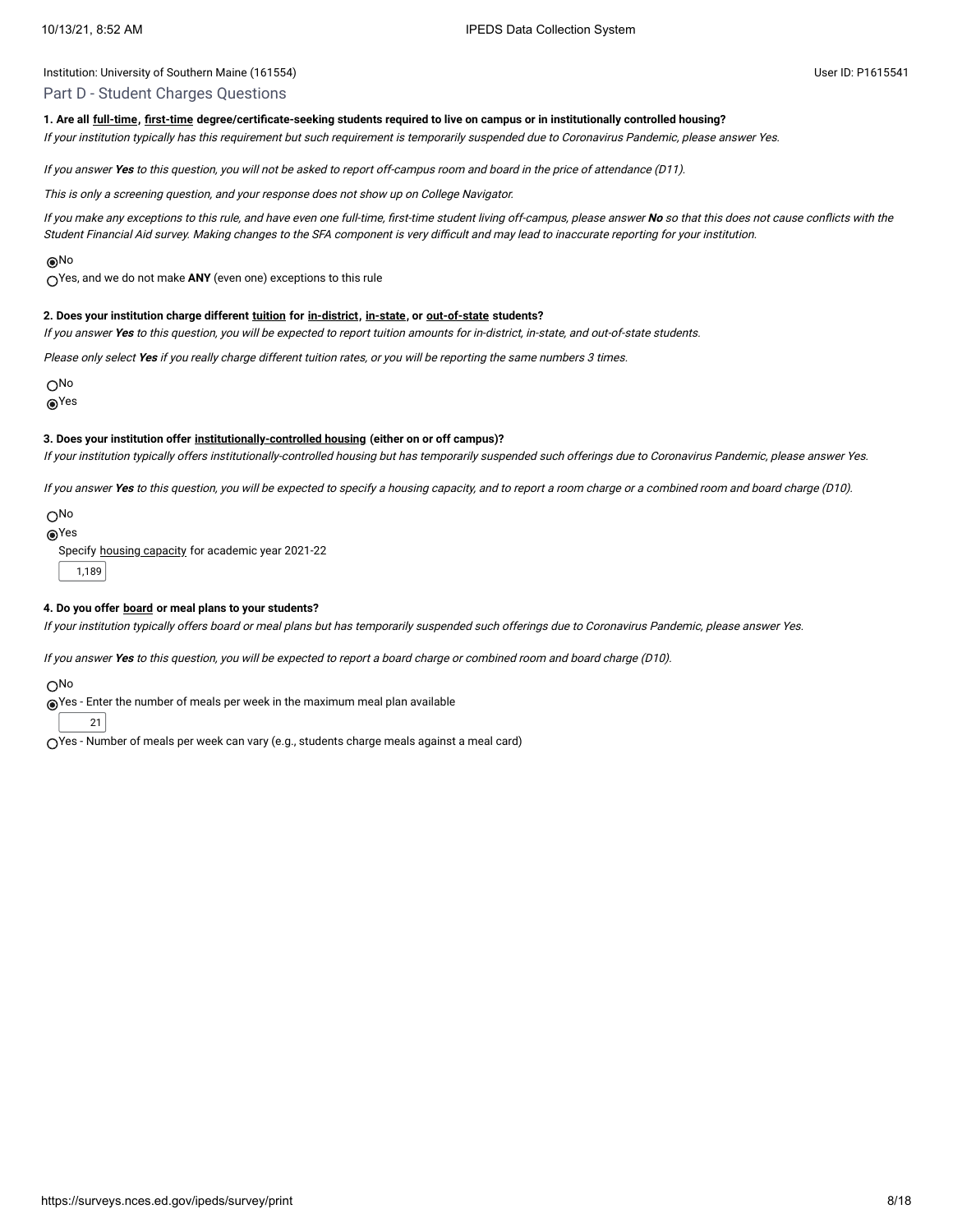## Part D - Undergraduate Student Charges

If the institution charges an **application fee**, indicate the amount.

### **5. Charges to [full-time undergraduate students](javascript:openglossary(259)) for the full [academic year](javascript:openglossary(19)) 2021-22**

Please be sure to report an average tuition that includes all students at all levels (freshman, sophomore, etc.).

|                                             | In-district<br>Prior year |       | Prior year<br>In-state        |       | Out-of-state  | Prior year |
|---------------------------------------------|---------------------------|-------|-------------------------------|-------|---------------|------------|
| All full-time <i>undergraduate</i> students |                           |       |                               |       |               |            |
| Average tuition                             | 8,064                     | 8,064 | 8,064                         | 8,064 | 22,041        | 21,532     |
| Required fees                               | 1,840                     | 1,464 | 1,840<br>$\blacktriangledown$ | 1,464 | ∣ 1,840<br>∣V | 1,464      |

#### **6. Per [credit hour](javascript:openglossary(155)) charge for [part-time undergraduate students](javascript:openglossary(469))**

Please be sure to report an average per credit tuition that includes all students at all levels (freshman, sophomore, etc.).

Do not include fees.

|                        | diatria | Prior year | In-state      | Prior year | ∩ut-of-state | Prior year |
|------------------------|---------|------------|---------------|------------|--------------|------------|
| Der eredit hour charge | 288     | 288        | 288<br>$\sim$ | 288        | 788          | 769        |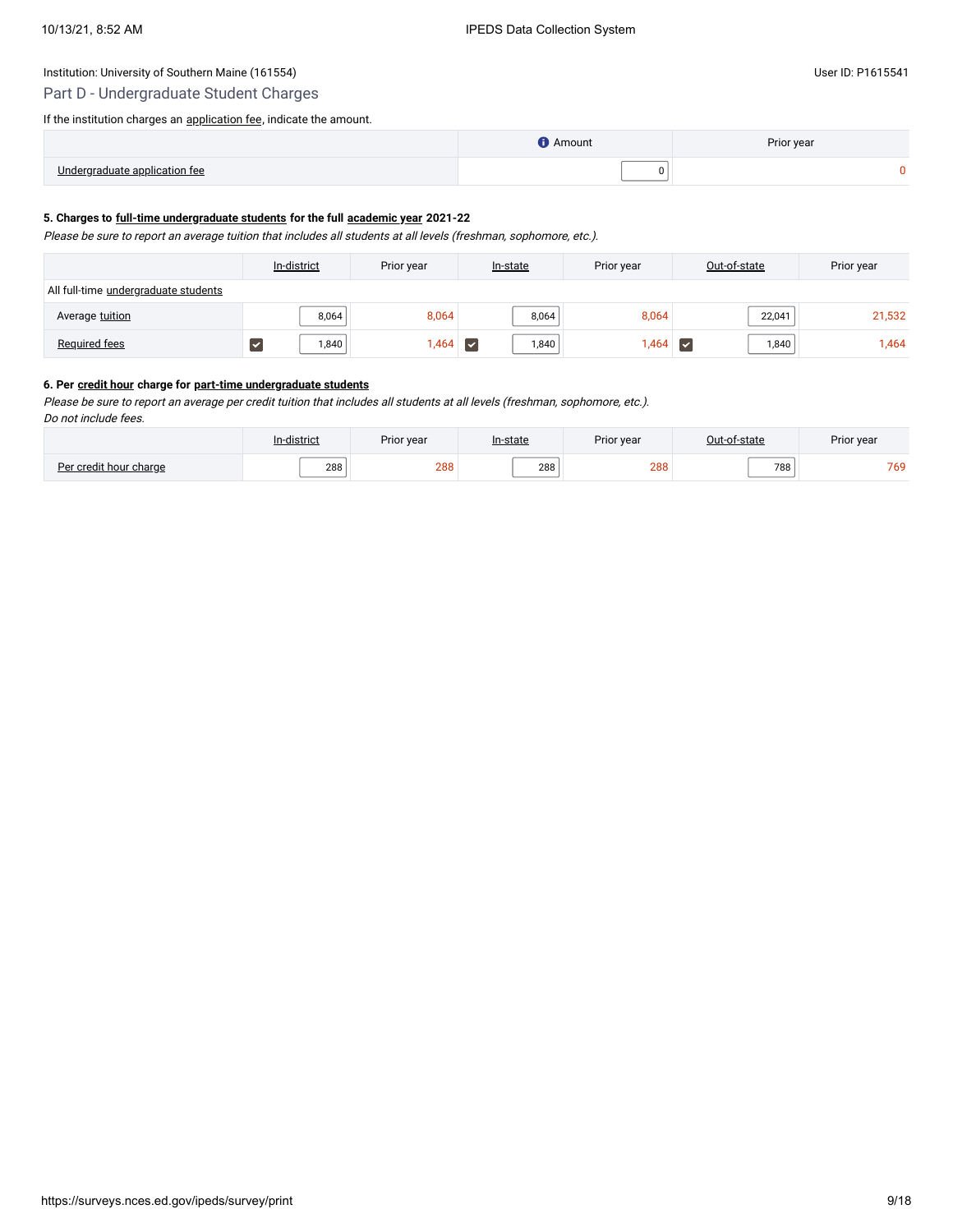### Part D - Graduate Student Charges

#### **If the institution charges an [application fee](javascript:openglossary(47)), indicate the amount.**

|    | Amoun | .1001<br>da: |
|----|-------|--------------|
| ٠. | U     |              |

### Please do not include tuition for Doctor's Degree – Professional Practice programs. Data for those programs are collected separately.

### **7. Charges to [full-time graduate students](javascript:openglossary(259)) for the full [academic year](javascript:openglossary(19)) 2021-22**

|                      | In-district | Prior year | In-state | Prior year | Out-of-state | Prior year |
|----------------------|-------------|------------|----------|------------|--------------|------------|
| Average tuition      | 7.776       | 776        | 7.776    | 776.       | 21,888       | 21,348     |
| <b>Required fees</b> | 1,080       | 960        | 1,080    | 960        | ,080         | 960        |

## **8. Per credit hour charge for [part-time graduate students](javascript:openglossary(469))**

Please be sure to report an average per credit tuition that includes all graduate students (NOT doctor's degree-professional practice students). Do not include fees.

|                        | distric     | Prior year              | In-state   | Prior year     | Out-of-state | Prior year |
|------------------------|-------------|-------------------------|------------|----------------|--------------|------------|
| Per credit hour charge | 100<br>∡د+4 | 10 <sup>2</sup><br>02 L | 100<br>43∠ | $\sim$<br>rv 4 | 1.216        | 186        |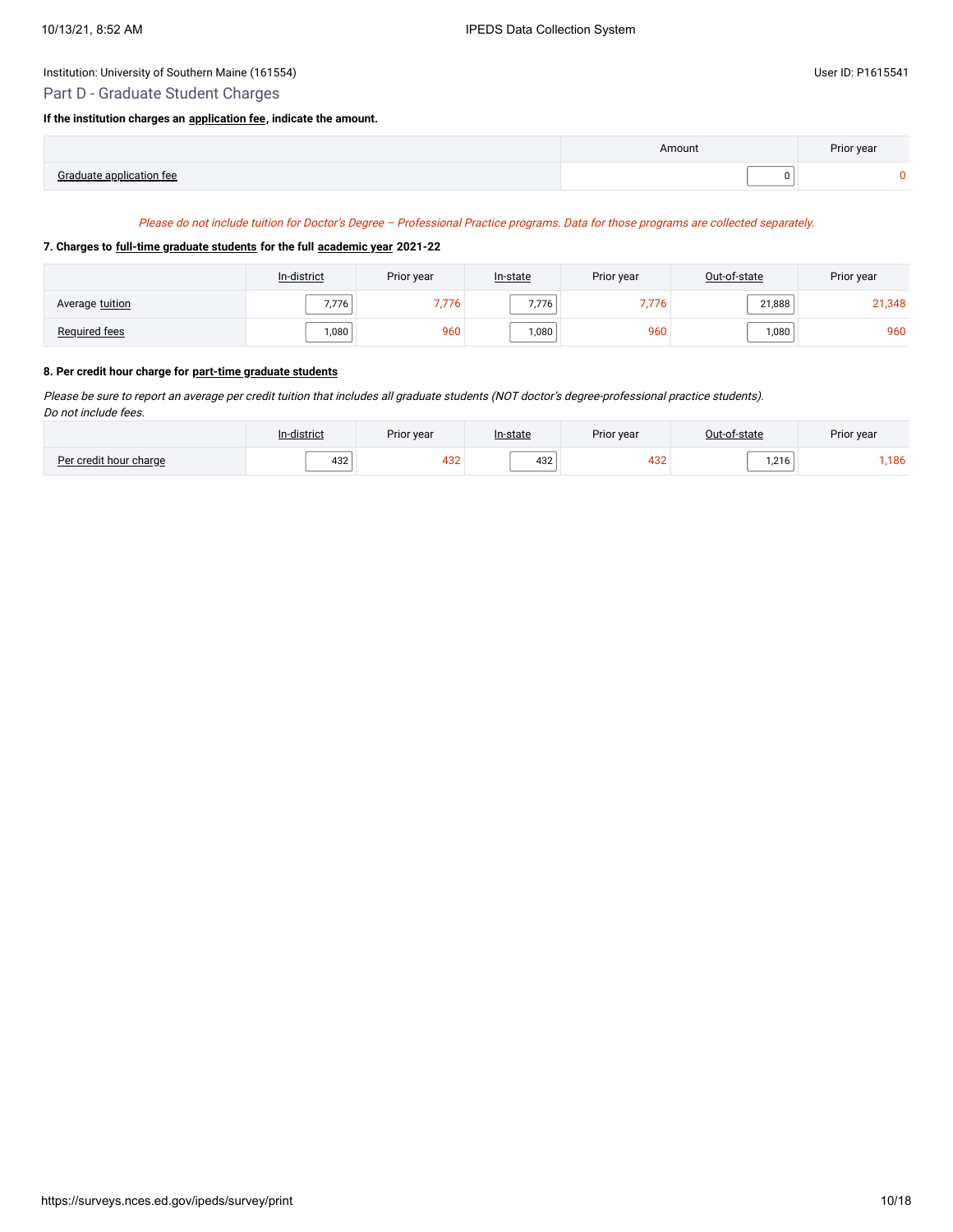## Part D - Student Charges - Graduate, Doctor's-Professional Practice Tuition

| DO NOT include room and board charges  |          |              |
|----------------------------------------|----------|--------------|
| Doctor's degree-professional practice  | In-state | Out-of-state |
| 1. Chiropractic (D.C. or D.C.M.):      |          |              |
| <b>Tuition amount</b>                  |          |              |
| Required fees                          |          |              |
| 2. Dentistry (D.D.S. or D.M.D.):       |          |              |
| Tuition amount                         |          |              |
| Required fees                          |          |              |
| 3. Medicine (M.D.):                    |          |              |
| <b>Tuition amount</b>                  |          |              |
| Required fees                          |          |              |
| 4. Optometry (O.D.):                   |          |              |
| <b>Tuition amount</b>                  |          |              |
| Required fees                          |          |              |
| 5. Osteopathic Medicine (D.O.):        |          |              |
| <b>Tuition amount</b>                  |          |              |
| Required fees                          |          |              |
| 6. Pharmacy (Pharm.D.):                |          |              |
| <b>Tuition amount</b>                  |          |              |
| <b>Required fees</b>                   |          |              |
| 7. Podiatry (Pod.D., D.P., or D.P.M.): |          |              |
| Tuition amount                         |          |              |
| Required fees                          |          |              |
| 8. Veterinary Medicine (D.V.M.):       |          |              |
| Tuition amount                         |          |              |
| Required fees                          |          |              |
| 9. Law (J.D.):                         |          |              |
| Tuition amount                         | 23,190   | 34,680       |
| <b>Required fees</b>                   | 1,900    | 1,900        |

9. List the typical [tuition](javascript:openglossary(848)) and [required fees](javascript:openglossary(788)) for a full-time [doctor's-professional practice](javascript:openglossary(942)) student in any of the selected programs for the full [academic year](javascript:openglossary(19)) 2021-22.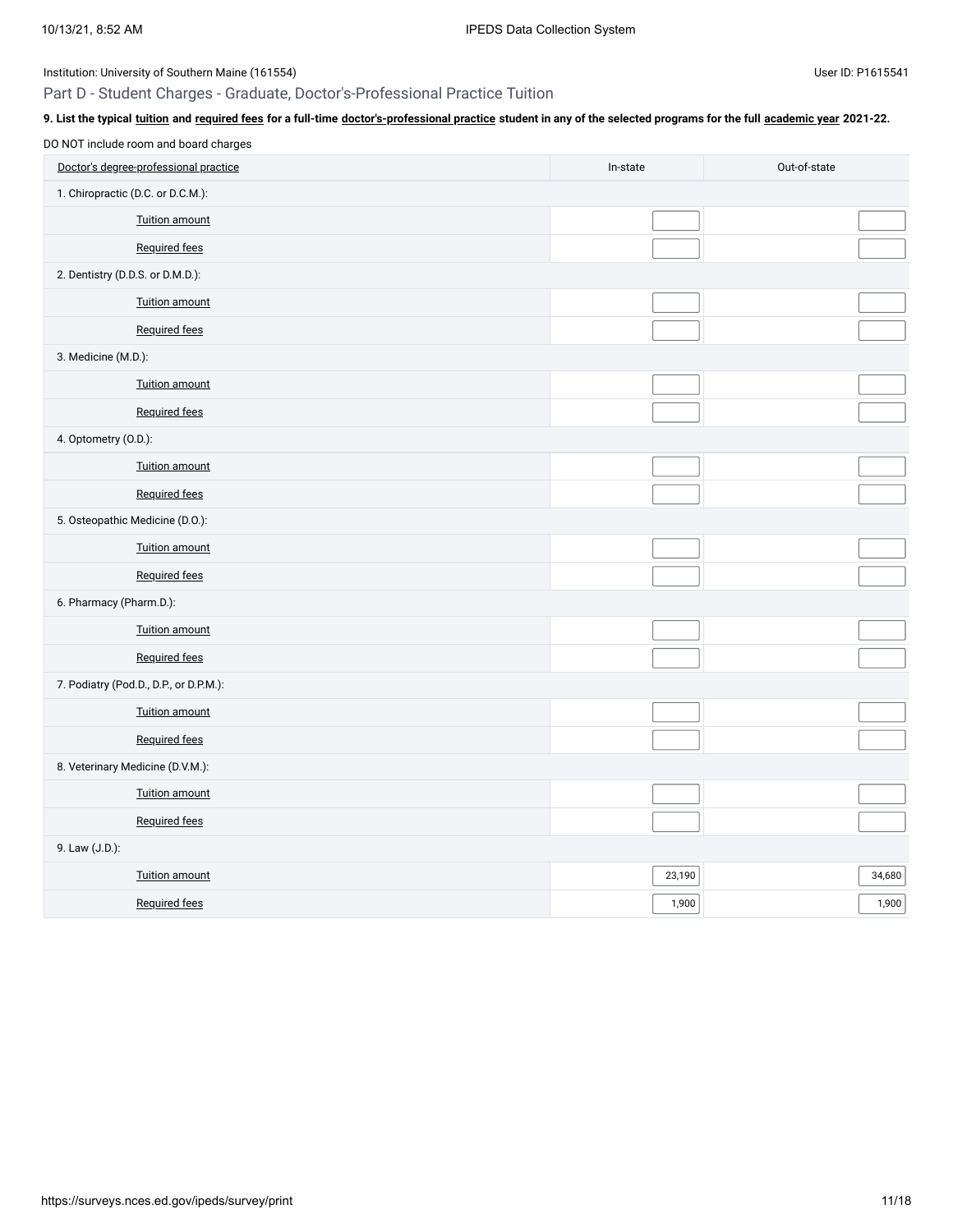## Part D - Student Charges - Room and Board

### **10. What are the typical [room](javascript:openglossary(565)) and [board charges](javascript:openglossary(87)) for a student for the full academic year 2021-22?**

If your institution offers room or board at no charge to students, enter zero.

If you report room and board separately, leave the combined charge blank. If you report <sup>a</sup> combined charge, leave the room and board charges blank.

| Room and board charges                                                                         | Amount | Prior year |
|------------------------------------------------------------------------------------------------|--------|------------|
| Room charge (Double occupancy)                                                                 | 5,460  | 5.350      |
| Board charge (Maximum plan)                                                                    | 4.980  | 4.880      |
| Combined room and board charge<br>(Answer only if you CANNOT separate room and board charges.) | N/A    |            |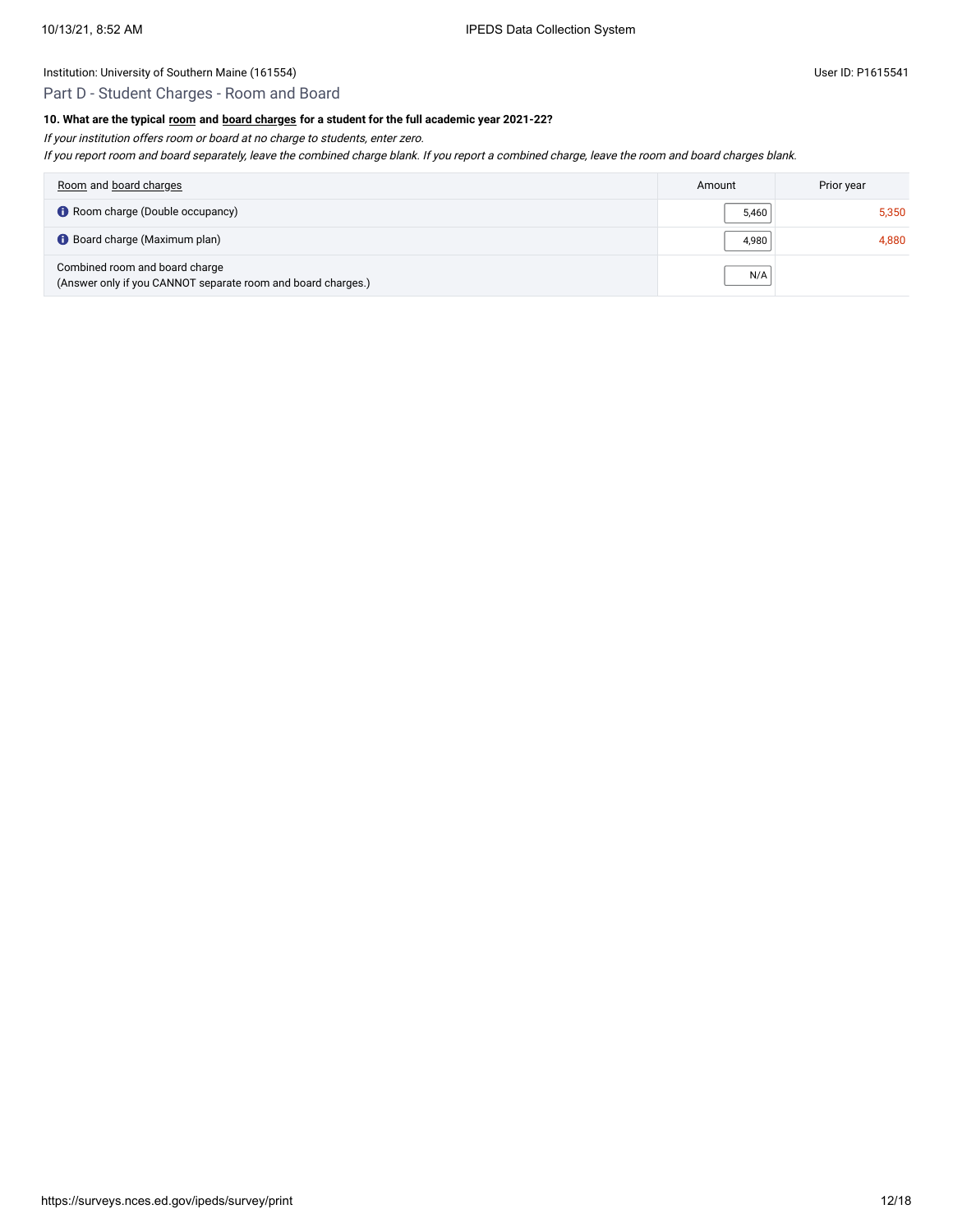### Part D - Student Charges - Cost of Attendance

## **11. Cost of attendance for [full-time](javascript:openglossary(259)), [first-time](javascript:openglossary(241)) undergraduate students:**

Please enter the amounts requested below for each Cost of Attendance (COA) category. These data will be made available to the public on College Navigator. If your institution participates in any Title IV programs (e.g., Pell, Direct Loans), you must provide all information. Estimates of expenses for books and supplies, room and board, and other expenses are those from the COA report used by the financial aid office in determining financial need. Please confirm with your institution's financial aid office the correct values for these COA categories, as its staff are most familiar with federal guidance (e.g., Federal Student Aid Handbook) and professional standards in determining COA.

Notes:

- If your institution offers room (housing) but does not offer board, refer to your institution's COA budgets to report an estimate of how much students would spend on board.
- Similarly, if your institution offers board but does not offer room (housing), refer to your institution's COA budgets to report an estimate of how much students would spend on room.

**If the 2021-22 tuition and/or fees as reported on this page** for full-time, first-time students are covered by a [tuition guarantee](javascript:openglossary(949)) program, check the applicable box(es) under 'Tuition Guarantee'. Additionally, please indicate the maximum % increase that is guaranteed. These numbers are expected to be fairly small. Please contact the Help Desk if you are confused about these values and how to report them.

| Charges for full academic year       | 2018-19 | 2019-20             | 2020-21 | 2021-22 |                                                                                                              |                          |
|--------------------------------------|---------|---------------------|---------|---------|--------------------------------------------------------------------------------------------------------------|--------------------------|
| Published tuition and required fees: |         |                     |         |         | <b><i><u>O</u></i></b> Tuition Guarantee<br>(check only if applicable<br>to entering students<br>in 2021-22) | Guaranteed<br>increase % |
| In-district                          |         |                     |         |         |                                                                                                              |                          |
| Tuition                              | 7,588   | 7,868               | 8,064   | 8,064   | $\Box$                                                                                                       |                          |
| Required fees                        | 1,330   | 1,358               | 1,464   | 1,840   | $\Box$                                                                                                       |                          |
| Tuition + fees total                 | 8,918   | 9,226               | 9,528   | 9,904   |                                                                                                              |                          |
| In-state                             |         |                     |         |         |                                                                                                              |                          |
| Tuition                              | 7,588   | 7,868               | 8,064   | 8,064   | $\Box$                                                                                                       |                          |
| Required fees                        | 1,330   | 1,358               | 1,464   | 1,840   | $\Box$                                                                                                       |                          |
| Tuition + fees total                 | 8,918   | 9,226               | 9,528   | 9,904   |                                                                                                              |                          |
| Out-of-state                         |         |                     |         |         |                                                                                                              |                          |
| Tuition                              | 19,964  | 20,692              | 21,532  | 22,064  | $\Box$                                                                                                       |                          |
| Required fees                        | 1,330   | 1,358               | 1,464   | 1,840   | $\Box$                                                                                                       |                          |
| Tuition + fees total                 | 21,294  | 22,050              | 22,996  | 23,904  |                                                                                                              |                          |
|                                      |         |                     |         |         |                                                                                                              |                          |
| Books and supplies                   | 1,200   | $\triangledown$ 600 | 600     | 600     |                                                                                                              |                          |
| On-campus:                           |         |                     |         |         |                                                                                                              |                          |
| Room and board                       | 9,850   | 9,956               | 10,124  | 10,338  |                                                                                                              |                          |
| Other expenses                       | 3,000   | 3,000               | 3,000   | 3,000   |                                                                                                              |                          |
| Room and board and other expenses    | 12,850  | 12,956              | 13,124  | 13,338  |                                                                                                              |                          |
| Off-campus (not with family):        |         |                     |         |         |                                                                                                              |                          |
| Room and board                       | 9,850   | 9,956               | 10,124  | 10,338  |                                                                                                              |                          |
| Other expenses                       | 3,000   | 3,000               | 3,000   | 3,000   |                                                                                                              |                          |
| Room and board and other expenses    | 12,850  | 12,956              | 13,124  | 13,338  |                                                                                                              |                          |
| Off-campus (with family):            |         |                     |         |         |                                                                                                              |                          |
| Other expenses                       | 3,000   | 3,000               | 3,000   | 3,000   |                                                                                                              |                          |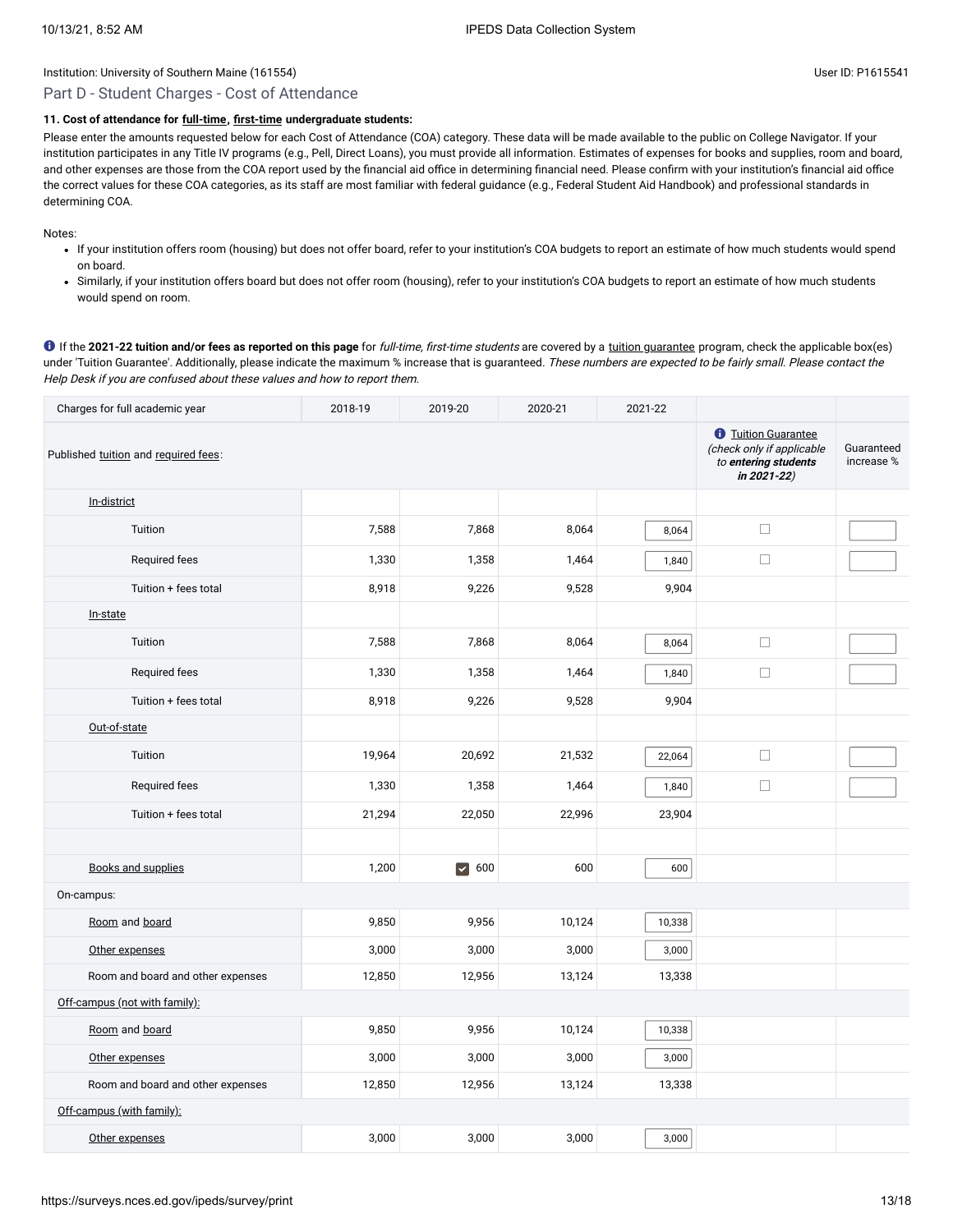### 10/13/21, 8:52 AM IPEDS Data Collection System

You may use the box below to provide additional context for the data you have reported above. Context notes will be posted on the College Navigator website. Therefore, you should write all context notes using proper grammar (e.g., complete sentences with punctuation) and common language that can be easily understood by students and parents (e.g., spell out acronyms).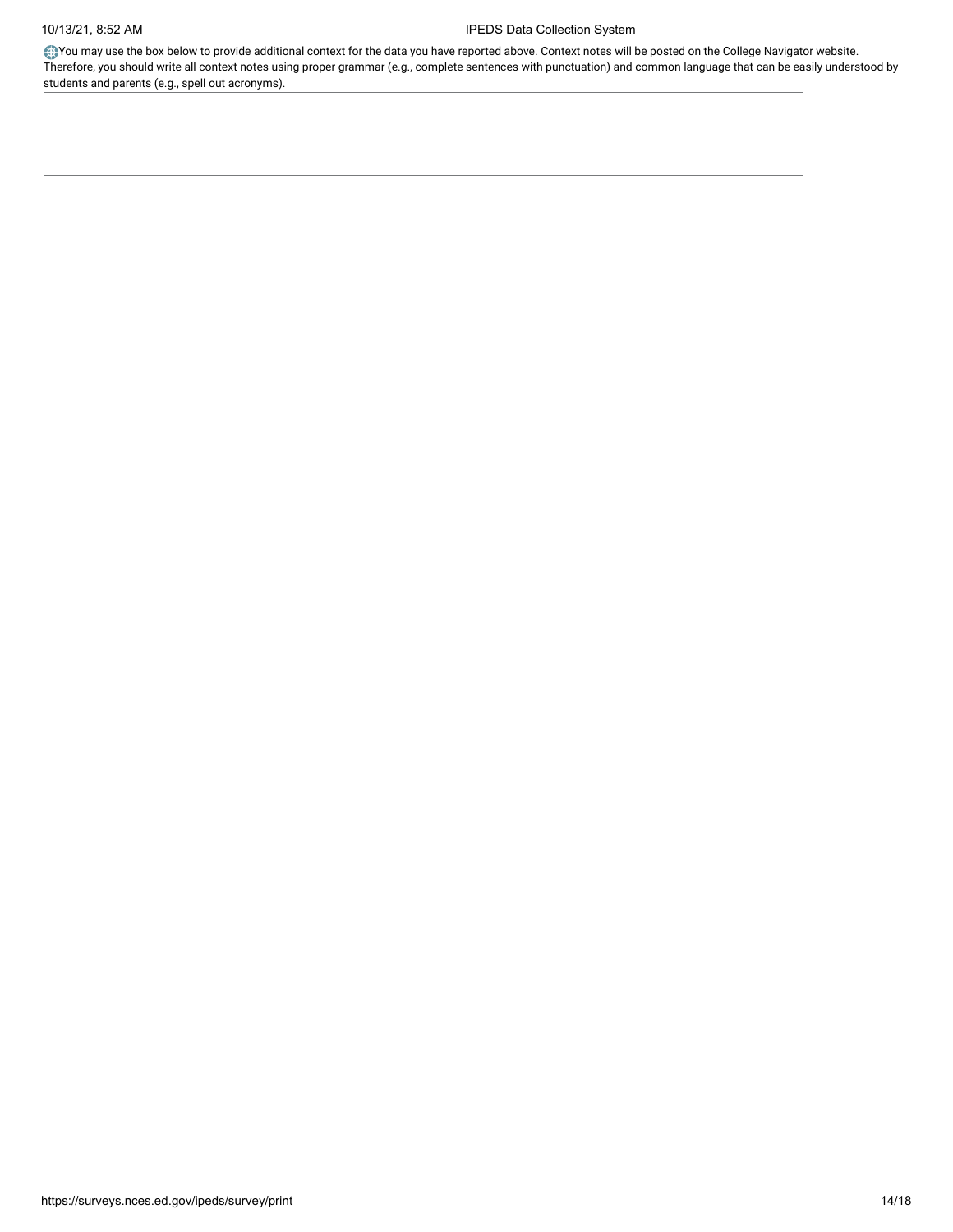#### Part E - Athletic Association

### **1. Is this institution a member of a national athletic association?**

- No  $\circ$
- Yes Check all that apply
	- National Collegiate Athletic Association (NCAA)
	- $\Box$  National Association of Intercollegiate Athletics (NAIA)
	- □ National Junior College Athletic Association (NJCAA)
	- □ United States Collegiate Athletic Association (USCAA)
	- □ National Christian College Athletic Association (NCCAA)

 $\Box$  Other

#### **2. If this institution is a member of the NCAA or NAIA, specify the conference FOR EACH SPORT using the pull-down menu.**

| Sport                      | NCAA or NAIA member                          | Conference                                         |
|----------------------------|----------------------------------------------|----------------------------------------------------|
| Football                   | ∩Yes-Specify<br>⊚No                          | Select One                                         |
| Basketball                 | ⊚Yes-Specify<br>$\bigcap$ No                 | Little East Conference                             |
| Baseball                   | ⊚Yes-Specify<br>$\bigcap$ No                 | Little East Conference<br>$\overline{\phantom{a}}$ |
| Cross country and/or track | sYes-Specify notice Specify®<br>$\bigcap$ No | Little East Conference<br>$\overline{\phantom{a}}$ |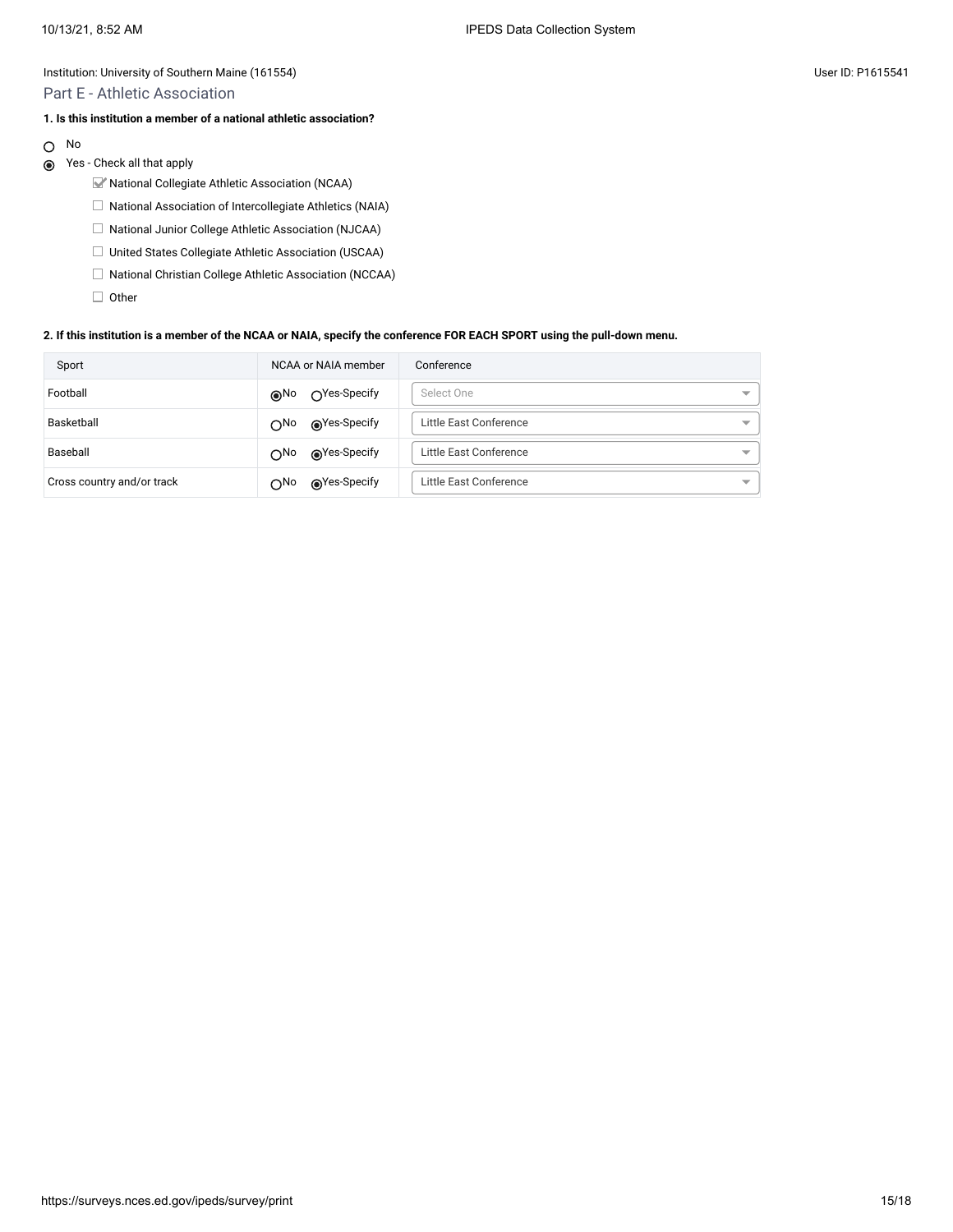## Prepared by

Reporting Reminders:

- The name of the preparer is being collected so that we can follow up with the appropriate person in the event that there are questions concerning the data.
- The Keyholder will be copied on all email correspondence to other preparers.
- The time it took to prepare this component is being collected so that we can continue to improve our estimate of the reporting burden associated with IPEDS.
- Please include in your estimate the time it took for you to review instructions, query and search data sources, complete and review the component, and submit the data through the Data Collection System.
- Thank you for your assistance.

| Keyholder<br><b>HR Contact</b><br><b>SFA Contact</b><br>$_{\circ}$ |  |
|--------------------------------------------------------------------|--|
| <b>Finance Contact</b><br>Academic Library Contact<br>Other        |  |
| Name: Patricia K Davis                                             |  |
| Email:   patdavis@maine.edu                                        |  |

How many staff from your institution only were involved in the data collection and reporting process of this survey component?

4.00 Number of Staff (including yourself)

How many hours did you and others from your institution only spend on each of the steps below when responding to this survey component? Exclude the hours spent collecting data for state and other reporting purposes.

| Staff member  | <b>Collecting Data Needed</b> | Revising Data to Match<br><b>IPEDS Requirements</b> | <b>Entering Data</b> | Revising and Locking Data |
|---------------|-------------------------------|-----------------------------------------------------|----------------------|---------------------------|
| Your office   | 1.00                          | 0.00                                                | hours                | hours                     |
|               | hours                         | hours                                               | 2.00                 | .00 <sub>1</sub>          |
| Other offices | 5.00                          | 0.00                                                | 0.00                 | 0.00                      |
|               | hours                         | hours                                               | hours                | hours                     |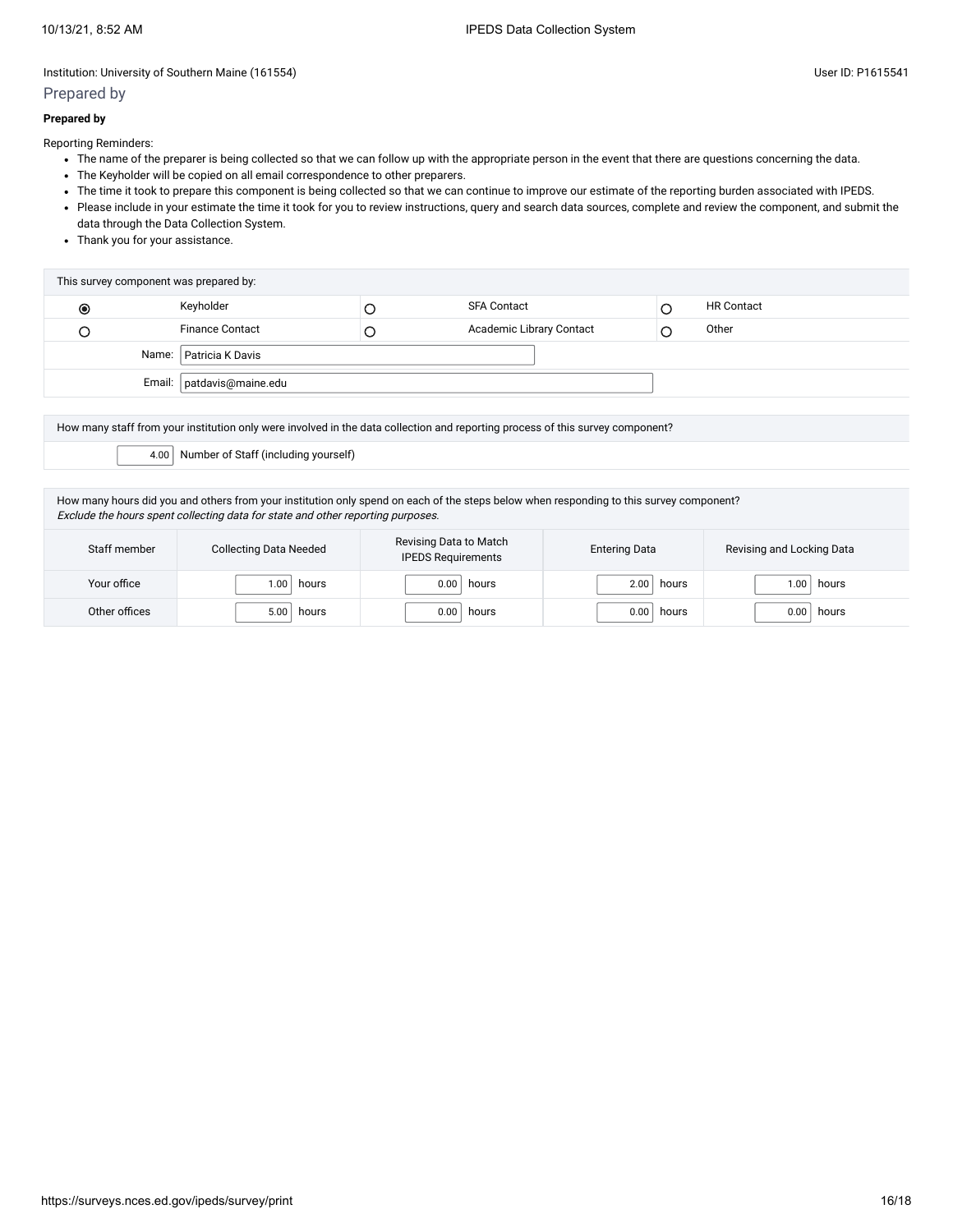#### Summary

### **Institutional Characteristics Component Summary**

IPEDS collects important information regarding your institution. All data reported in IPEDS survey components become available in the IPEDS Data Center and appear as aggregated data in various Department of Education reports. Additionally, some of the reported data appears specifically for your institution through the College Navigator website and is included in your institution's Data Feedback Report (DFR). The purpose of this summary is to provide you an opportunity to view some of the data that, when accepted through the IPEDS quality control process, will appear on the College Navigator website and/or your DFR. College Navigator is updated approximately three months after the data collection period closes and Data Feedback Reports will be available through the Data [Center](https://nces.ed.gov/ipeds/use-the-data) and sent to your institution's CEO in November 2021.

Please review your data for accuracy. If you have questions about the data displayed below after reviewing the data reported on the survey screens, please contact the IPEDS Help Desk at: 1-877-225-2568 or [ipedshelp@rti.org.](mailto:ipedshelp@rti.org)

#### Academic Year Reporters

| <b>GENERAL INFORMATION</b> |                                                                                                                                                      |                                                                                                                                                          |          |          |          |          |  |
|----------------------------|------------------------------------------------------------------------------------------------------------------------------------------------------|----------------------------------------------------------------------------------------------------------------------------------------------------------|----------|----------|----------|----------|--|
|                            | <b>Mission Statement</b>                                                                                                                             | https://usm.maine.edu/about/mission-statement                                                                                                            |          |          |          |          |  |
|                            | Are all the programs at your institution offered<br>exclusively via distance education programs?                                                     | No.                                                                                                                                                      |          |          |          |          |  |
|                            | <b>Special Learning Opportunities</b>                                                                                                                | ROTC (Army<br>Air Force)<br>Study abroad<br>Weekend/evening college<br>Teacher certification (below the postsecondary level)                             |          |          |          |          |  |
|                            | <b>Student Services</b>                                                                                                                              | <b>Remedial services</b><br>Academic/career counseling services<br>Employment services for current students<br>Placement services for program completers |          |          |          |          |  |
|                            | Dual credit (college credit earned while in high school)<br><b>Credit Accepted</b><br>Credit for life experiences<br>Advanced placement (AP) credits |                                                                                                                                                          |          |          |          |          |  |
|                            | Undergraduate students enrolled who are<br>9%<br>formally registered with office of disability<br>services                                           |                                                                                                                                                          |          |          |          |          |  |
|                            | <b>PRICING INFORMATION</b>                                                                                                                           |                                                                                                                                                          |          |          |          |          |  |
|                            | Estimated expenses for academic year for full-time, first-time students                                                                              |                                                                                                                                                          | 2018-19  | 2019-20  | 2020-21  | 2021-22  |  |
|                            | In-district tuition and fees                                                                                                                         |                                                                                                                                                          | \$8,918  | \$9,226  | \$9,528  | \$9,904  |  |
|                            | In-state tuition and fees                                                                                                                            |                                                                                                                                                          | \$8,918  | \$9,226  | \$9,528  | \$9,904  |  |
|                            | Out-of-state tuition and fees                                                                                                                        |                                                                                                                                                          | \$21,294 | \$22,050 | \$22,996 | \$23,904 |  |
|                            | Books and supplies                                                                                                                                   |                                                                                                                                                          | \$1,200  | \$600    | \$600    | \$600    |  |
|                            | On-campus room and board                                                                                                                             |                                                                                                                                                          | \$9,850  | \$9,956  | \$10,124 | \$10,338 |  |
|                            | On-campus other expenses                                                                                                                             |                                                                                                                                                          | \$3,000  | \$3,000  | \$3,000  | \$3,000  |  |
|                            | Off-campus room and board                                                                                                                            |                                                                                                                                                          | \$9,850  | \$9,956  | \$10,124 | \$10,338 |  |
|                            | Off-campus other expenses                                                                                                                            |                                                                                                                                                          | \$3,000  | \$3,000  | \$3,000  | \$3,000  |  |
|                            | Off-campus with family other expenses                                                                                                                |                                                                                                                                                          | \$3,000  | \$3,000  | \$3,000  | \$3,000  |  |
|                            | Average undergraduate student tuition and fees for academic year 2021-22                                                                             |                                                                                                                                                          | Tuition  |          | Fees     |          |  |
|                            |                                                                                                                                                      |                                                                                                                                                          |          |          |          |          |  |

| Average undergraduate student tuition and fees for academic year 2021-22 |                                                                     | Tuition              | Fees    |  |
|--------------------------------------------------------------------------|---------------------------------------------------------------------|----------------------|---------|--|
|                                                                          | In-district                                                         | \$8,064              | \$1,840 |  |
|                                                                          | In-state                                                            | \$8,064              | \$1,840 |  |
|                                                                          | Out-of-state                                                        | \$22,041             | \$1,840 |  |
|                                                                          | Average graduate student tuition and fees for academic year 2021-22 | Tuition              | Fees    |  |
|                                                                          | In-district                                                         | \$7,776              | \$1,080 |  |
|                                                                          | In-state                                                            | \$7,776              | \$1,080 |  |
|                                                                          | Out-of-state                                                        | \$21,888             | \$1,080 |  |
| Alternative tuition plans                                                |                                                                     | Tuition payment plan |         |  |